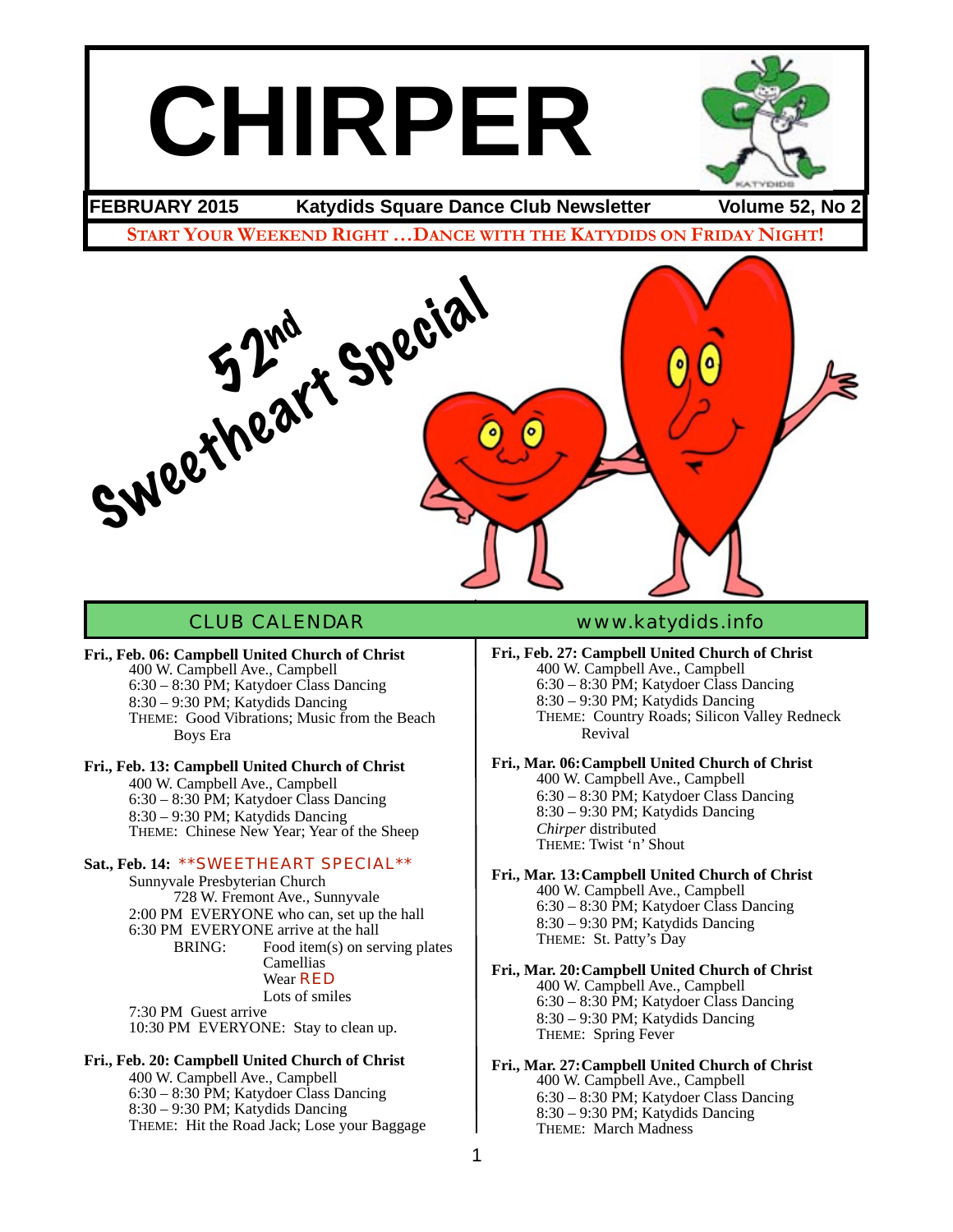### SQUARE HEAD ASSIGNMENTS

and DUTIES *Super Square Head Stephanie Stevens (408-871-9525)*

Feb. 06........DeLapp Feb. 13........Franger / Moore Feb. 20........Steele Feb. 27........Bruns

Mar. 06 .......Grubb / Lehnhoff Mar. 13 .......Angotti / Smith Mar. 20 .......Matolyak / Parsons Mar. 27 .......Krulee / Tillman

Apr. 03........Stevens Apr. 10........Clark / Pitts Apr. 17........Grubb / Lehnhoff Apr. 24........Wilhelmsen

#### **Before the dance:**

- Notify the Super Square Head, Stephanie Stevens, 408-871-9525 of any needed changes to assigned dates.
- Purchase and bring 6 to 8 lbs ice for the water cooler.
- On scheduled night, the designated Square Heads should arrive by **6:15** PM.and stay until clean up is finished around 9:45 PM. A Katydids member with a key will open the doors.
- Sweep floor if needed and set up tables and chairs.
- Make ice water and start hot water for tea & coffee..
- Set up food & drink tables and put out flyers on table.

### **During Club dance:**

- Welcome everyone at the sign-in table.
- Collect a **\$5.00** donation from each guest and have them sign in. "Regular" guests sign the prepared sheet, new guests sign the guest book.
- In the green box, there is an envelope with petty cash for making change.
- Offer raffle tickets: 5 tickets for \$1.00.
- In the green box, there are envelopes for keeping track of money collected during the evening.
- Divide the raffle proceeds 50% to the Club, 50% to the winner.
- Check that water and cups do not run out during the evening.

### **After the dance:**

- If Treasurer is not present, pass monies collected to any Executive Board Member.
- ALL MEMBERS can help the Square Heads clean up. Help put away tables and chairs and pack up the coffee pot, cooler and other supplies put back into the Club cupboard.
- *Remove non-recyclable trash accidentally tossed into the designated recycle bins*. Take the trash bags out to the dumpster located in the side parking lot.
- Sweep or wet mop the floor as necessary.
- Note: Tables must go into the closet FIRST (remember the Caller's table, too), then the chair rack.
- Notify the Quartermasters, **Steven Lehnhoff or Naomi Grubb** (408-227-3631) of any supplies needed for the next week.

### OTHER SQUARE DANCE EVENTS

### **Plus Level Dances (except as noted)**

### **Feb. 07: General Dance Program; SCVSDA**

Sunnyvale Presbyterian Church ! ! 728 W. Fremont, Sunnyvale 7:30 – 10:00 PM Callers: Keith Ferguson, Rich Reel

**Feb. 13-15: Pearsteppers Sequoia Stampede** Tulare County Fairgrounds 215 Martin Luther King Ave., Tulare Callers: Tony Oxendine, Jet Roberts, Pat Carnathan Cuers: Sharon & Casey Parker, Mary Ann Callahan

#### **Feb. 28: Mardi Gras; El Camino Reelers**

St. Andrews Methodist Church ! ! 4111 Alma St., Palo Alto Caller: Jet Roberts

#### **Feb. 28: Anniversary Dance; Clodhoppers**

### **Mar. 6-8: Wing Ding; CCSDA**

900 Martin Luther King Jr Way, Merced Callers: Jet Roberts, Bronc Wise, Dee Dee Dougherty Cuers: Sharon & Casey Parker, TJ & Bruce Chadd

### **Mar. 14: General Dance; SCVSDA**

St. Andrews Methodist Church ! ! 1111 Alma, Palo Alto Caller: Scot Byars

**Mar. 20: GDP Level Dance; El Camino Reelers** St. Andrews Methodist Church ! ! 1111 Alma St., Palo Alto

#### **Mar. 20-22: Fiesta; USDA**

Kern County Fairgrounds, Bakersfield Callers: Bob Baier, Vic Ceder, Hunter Keller, Darryl Liscomb, Mike Seastrom Cuers: Zena & Ernie Beaulieu, Sue & Phil Harris, Milo & Cinda Molitoris

#### **Apr. 11: Circus Circus; Rockin' Jokers**

Sunnyvale Presbyterian Church 728 W. Fremont, Sunnyvale 7:30 – 8:00 PM; Caller: Tony Oxendine 8:00 PM; Cuer: Sue Harris

- **Apr. 17-19: California State Square Dance Convention** San Diego
- **May 9: Black & White Ball; Krazy Dazys**
- **May 8-10: Silver State Square and Round Dance Festival** Reno, NV
- **May 22-24: Golden State Round-up** San Ramon, CA Springfield, MA
- **Jun. 24-27: National Square Dance Convention** Springfield, M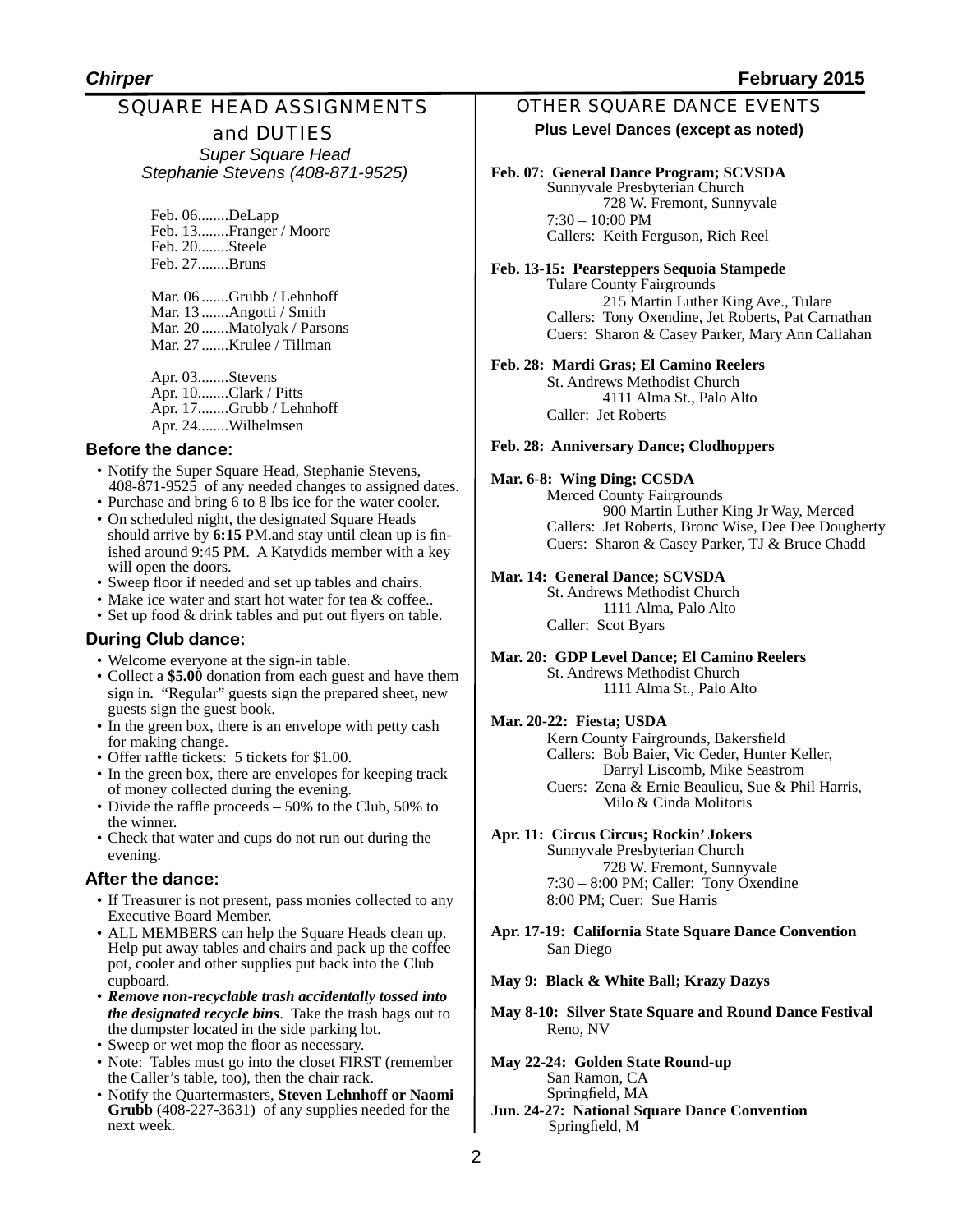### PRESIDENT'S CORNER

How time flies by. It seems like I was



again for my 4<sup>th</sup> term. I was sure sur- **1998 and September 1 (Happy New Year)** when I went to just President and here I am President<br>again for my 4<sup>th</sup> term. I was sure surcheck my email and I had an email from Linda resigning her post and taking a 6 month leave of absence from the Katydids. The bylaws automatically made me President for the balance of her term and required us to elect a new Vice President within 30 days which we did. **Gary De Lapp** is our new Vice President. I am sure that he will do a great job. Please help him out as he learns the ropes.

We sure had a great Mardi Gras Dance on Friday night. It was great to see 8 squares dancing on the floor. The themes seem to be helping us put more fun into square dancing (thank you Linda). **Jim Osborne** and **Barbara Lynn Smith** did a great job calling and cueing for us. Thanks to everyone who brought the great snacks to share.

The new schedule for dancing seems to be working too. From 6:30 to 8:30 we dance at class level and from 8:30 to 9:30 we dance at Club/plus level. It's nice to see all the Katydoers there dancing and I can't wait until the class graduates and is able to join the Club.

Thank you to **Stephanie Stevens** who has volunteered to take over the Super Square Head duty again. If your scheduled square host day doesn't work for you, trade with someone and let Stephanie know who and when.

Now it's time to talk about our Sweetheart Dance that is coming up. We need to focus on making it the best dance of the year. I hope that everyone is ready to come and help us out. We need help with set up and tear down and in the food prep areas. If you can help in the kitchen let **Maxine** know. See **Stephanie** if you can help with set up and we need everyone to help with tear down and clean up after the dance.

Don't forget that you can check the [WWW.Katydids.info](http://WWW.Katydids.info) web site for current information about dances, themes, *Chirper* Archives and other Club downloads.

### **Lloyd**

# HAPPY ANNIVERSARY !

**Eric & Jacky Wilhelmsen...............Mar. 02**

NEWER DANCER HOEDOWN *Be an angel – Support our newest dancers!!*

### **– – SEPTEMBER (2014) CLASS LEVEL – –**

### **Sat., Feb. 21st**

Hearts & Flowers; CPSD Camden Community Center 3069 Union Ave., San Jose Caller: Tork Clark

**Sat., Mar. 7th** Spring Fling; Sunnyvale Squares Murphy Park 250 N. Sunnyvale Ave., Sunnyvale Caller: Rich Reel

### **– – JANUARY (2015) CLASS LEVEL – –**

**Sat., Mar. 21th** Newer Dancer Hoedown; Bows&Beaus Sunnyvale Presbyterian Church 728 W. Fremont, Sunnyvale 7:30 – 9:45 PM

**Sat., Mar. 28th** Newer Dancer Hoedown; Castaways

### SWEETHEART SPECIAL HOEDOWN COMING SOON . . .

Are you ready? Our Club's annual Sweetheart Special Hoedown is being held at the Sunnyvale Presbyterian Church Gym at 728 Fremont Ave., Sunnyvale just west of Hollenbeck Ave.

While Katydids Club members do not pay to dance, we do provide food for the event. Have you signed up with **Maxine Darknell**, yet? We also need to sign up for work assignments during the dance. Everyone who can, please come to the dance hall at **2:00 PM** to decorate; return at **6:30 PM** for final set up . After the dance we **ALL** need to help clean up. Oh! And remember to bring camellias if you have any.

Committees:

Chair: Gary DeLapp<br>Treasurer: Morris Hosod Setup & Decorations: Dangles & Badges: Food/Kitchen: Maxine Darknell<br>Beverage stations: OPEN Beverage stations:<br>Raffle:

Morris Hosoda<br>Stephanie Stevens Door: Roger Smith & Lisa Steele<br>Dangles & Badges: Tillie Tillman Pat Angotti, Bea Clark, Dory Clark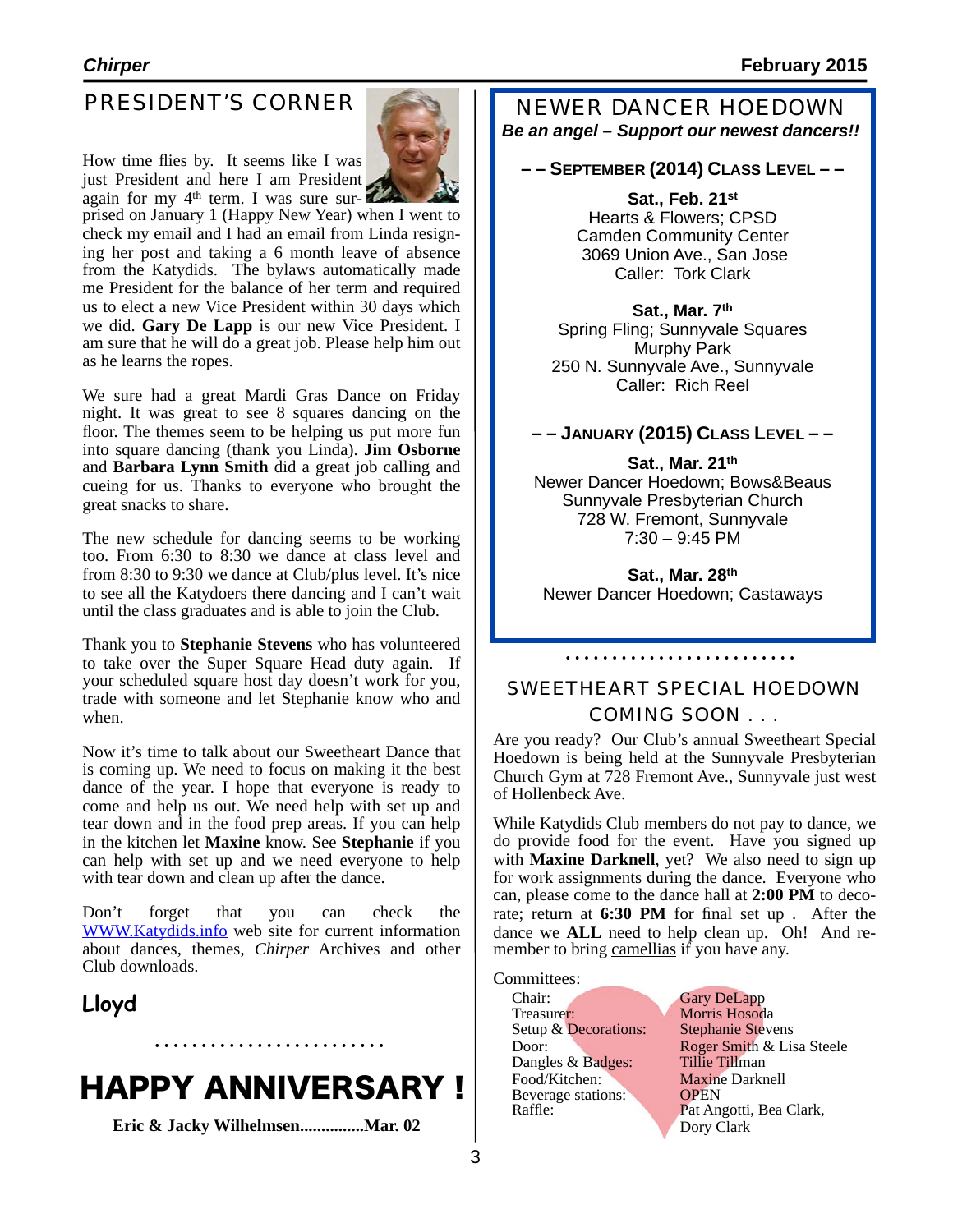### CALLER'S CORNER

Some day when you become a caller, YOU will discover something interesting that is quite obvious but not Bright & Shiny Notice-



able. Calling **C**hallenge, **A**dvanced, **P**lus can be quite an exhilarating deal, seeing dancers **DO** complex choreography you dreamed up, WOW! But calling Basic 30 is even more challenging. Think about it, the caller calls X, and the majority of dancers complete the call quite well. Time to have planned or extemporaneously (Sight Caller) come up with the NEXT Call. At C, A, or P there are quite a few possibilities that WILL work NEXT. But at Basic 30 or even Mainstream there are not so many selections for NEXT. AND at least some of the dancers on the floor may have been exposed to instruction for the NEXT Call BUT have minimal actual experience dancing IT. The caller NEEDS some help in each square.

Many C, A, or P dancers dance MORE than an average of 13 times a month and after a few years they often develop **Super Powers**. They leap tall buildings in a single bound with minimal need to save a life or two, when dancing with others that have **Super Powers**. But MOST New Dancers are mortals and need to be saved every now and again. 13 times a month dancing for 2 hours each dance is kina 312 hours. At 2 hours a night 4 times a month it takes OVER 3 Years to get beyond 312 hours. If the folk with **Super Powers** have just danced for just 4 years they could easily have stacked up well over 1000 Floor Hours. AND in many cases they had so much fun they lost sight of development of their **Super Powers**. Superman never had trouble, he just jumped into the air and kept on going, no problem for HIM.

I want to thank those of you with **Super Powers** for all your New Dancer support (REMEMBER you were once mortal). With Mainstream or even Plus, mortals often need Gentle life saving assistance from a **Super Hero**. With Club Workshop and New Dancer Hoedowns there has to be a much closer partnership between the caller and the **Friendly Local Neighborhood Super Hero**. So thanks again even if YOUR invisibility power prevents easy recognition.

I believe the SCVCA January 24th, Basic 30, Hoedown with Bob Elling & Myself was... **SUPER**. New Dancers, Experienced Dancers, Visiting Callers and some **Super Hero's**. I counted 12 Squares

dancing at the peak, with dancers from as far away as Oakdale. I also heard we may have had near 15 paid squares through the door (3 squares must have been eaters?). We were dancing Basic 30 and I had experienced mortal folk tell me it was the first dance in quite a while where THEY felt comfortable on the floor and enjoyed themselves.

Roger & Pat's persistence providing a reasonably priced hall and encouraging Basic & Mainstream Dancing, MAY be beginning to noticeably help our activity. There must be way more mortals than **Super Hero's**.

**JIM** (Katydids Club Caller)

### HAPPY BIRTHDAY ! !

| Bob HebsonFeb. 06             |  |
|-------------------------------|--|
| <b>Alice McManusFeb. 08</b>   |  |
| <b>Lloyd Darknell Feb. 20</b> |  |

### KATYDIDS GENERAL MEETING MINUTES JANUARY 23, 2015

President Lloyd Darknell called the meeting to order at 8:55 PM at the United Church of Christ. It was verified by Morris Hosoda that we had a quorum of members present.

The minutes from our last General Meeting of October 3, 2014 were reviewed. A motion was made by Skip Stevens and seconded by Stephanie Stevens to approve the minutes. It was voted on by voice and passed.

Lloyd noted that he had been elevated to the position of Katydids President per By Laws, leaving an opening in the Vice-President position.

Lloyd asked for nominations from the floor for a replacement Vice President. Gary De Lapp was nominated by Morris Hosoda and seconded by Roger Smith. No other Nominations were offered. Gary was elected as the new Vice President of the club by a unanimous voice vote.

A motion was made and seconded to adjourn the meeting. This was a voice vote and passed.

The meeting adjourned at 9:15 PM.

Respectfully submitted,

*Janis Parsons*, Secretary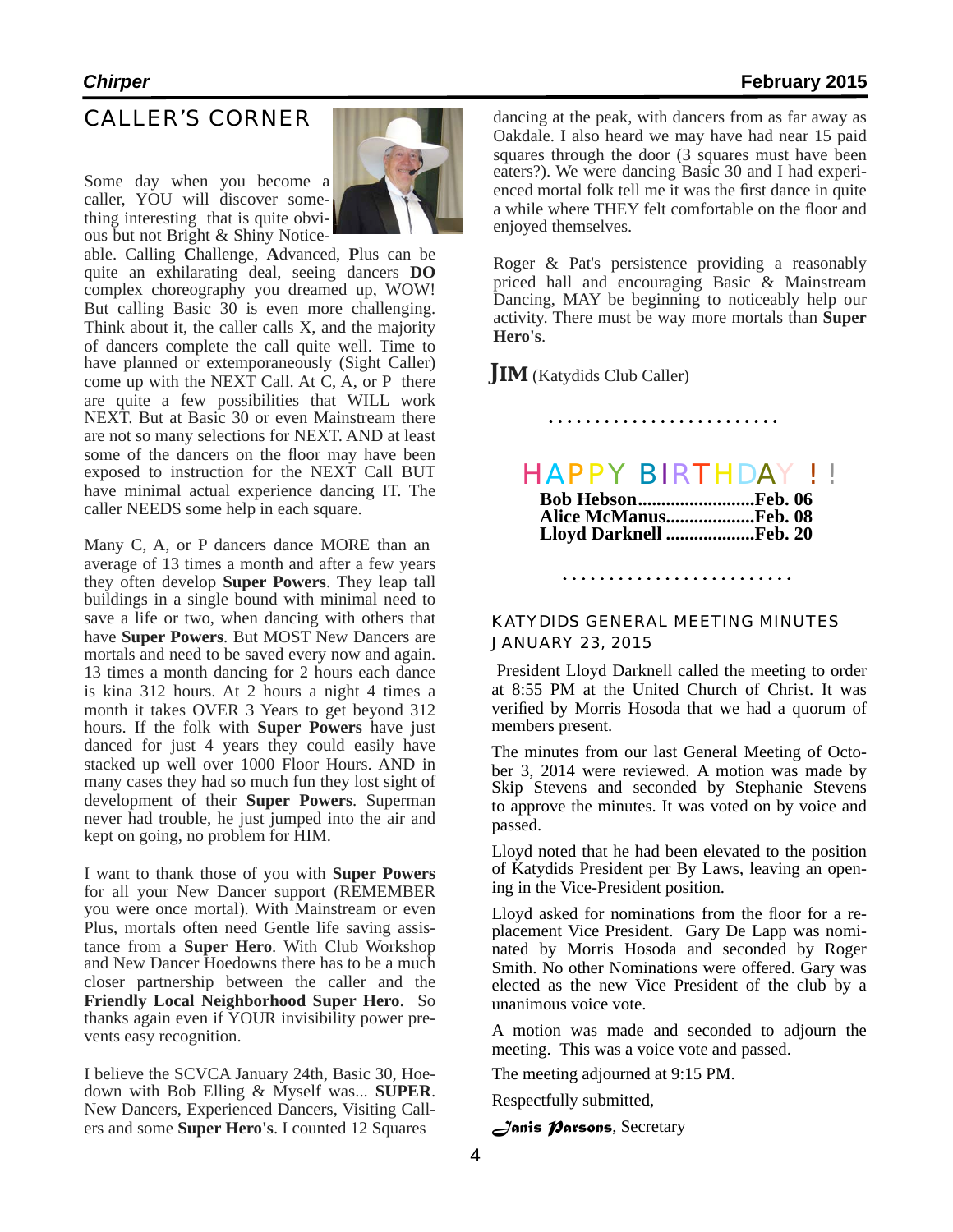### *Chirper Chatter…*

Nice to see **Val Paterson** back on a more regular basis. Her back pain is still present but not as severe. For now she needs to refrain from

dancing. She is working very hard to heal her body so she can visit her daughter and new grandbaby in June. Now, that's an incentive to work hard at one's exercises if I ever heard of one! Congratulations, Val!!

I have noticed by reading the obits, past member and past president, **Irv Kobsa,** has passed away. I recall a story he told me about how he injured his leg and back. He was trimming the parking strip tree but the ladder was in the street near the curb when a teen driver came around the corner and hit the ladder knocking Irv off the ladder. He never walked normal after that accident…

Our **Ted Shaney** had a prostate operation around Jan. 2 and is ready to be back dancing again. Looking good, **Ted**…

I attended the SCVCA Jan. 24th Basic 30 GOLD DIS-COVERED Hoedown held at Resurrection Lutheran Church and I can tell you by just looking for parking space that this was going to be a very successful hoedown. Once in the Hall, I counted 12 squares and it was obvious to me that most of the dancers were experienced dancers. Just the same I was pleased to see our Katydoers represented: **Alan Fanning, Marian Honig, Barbara Morgan, Nancy Schatz** and **Marie Travelstead…**

**Rick Shuart** has been hospitalized for a heart prob-<br>lem. Now this is strictly hearsay and not confirmed. Rick has been a frequent visitor and a regular angel…

**Art** and **Sandy Bruns** are in Hawaii and must be having a wonderful time since no one has heard from them. He did mention that they would be absent from our *Mardi Gras* night. Aloha and mahalo…

> *Morris Hosoda* [moho77@gmail.com](mailto:moho77@gmail.com)

It's THAT time of year …

Remember to use the hand sanitizer located on the snack table in the back of the hall and/or the soap at the kitchen sink to help keep germs from spreading, particularly during the winter months. Of course, if you are ill, or symptomatic, it is best to stay home and we will all be most thankful and wish you a speedy recovery.

Let's Show Some Respect!

VINTAGI

*On Club nights, are you remembering to keep the chairs seats clear of your personal belongings? And, how about no talking when the group is being addressed or subdued talking when dancers are on the floor?*

### GETTING TO KNOW YOU …

### *Darlene Volkey*

She was born in Wisconsin. One of the things she treasures is that wonderful trip the High School class took to Washington, DC and other history filled cities in the east in her Junior



year on a 12 day trip. To help pay for this trip, she worked, scrimped and saved for 3 summers (as a 14, 15 & 16 year old). They went to Washington D.C., visited some 15 sites. Then traveled to Boston and onto N.Y. At that time they went up into the Statue of Liberty's torch which today is no longer allowed access. On their last night they went to the theater and saw the Rockerfeller Dancers. She lost her camera at the United Nations building, wrote a letter to them and some three weeks later, she received it in the mail. What luck!

She married and went to Chicago for three years. There she worked at DeVry School as bookkeeper. Later in Saratoga she worked at West Valley Mission College School District, West Valley College and Mission College. They adopted two children and then later had two children of their own. She has 7 grandchildren and 3 great-grandchildren. All four children live in other states so she has lots of fun travelling to see them. She retired in 2002. She took her mom back to WI. MN, & IL, where they visited some 30 relatives on a three week driving trip. She has been doing some traveling, cruising and European bus tours.

One recent trip was to Germany, Austria and Slovenia. In Slovenia she visited her grandfathers, great uncle and great-grandfather's village. What a wonderful time. She has been doing genealogy for about 7 years.

She is also active in her church participating in many of their humanitarian work, the homeless and homeless vets.

From the *Katydoer News*, Vol. 2, #10, July 25, 2014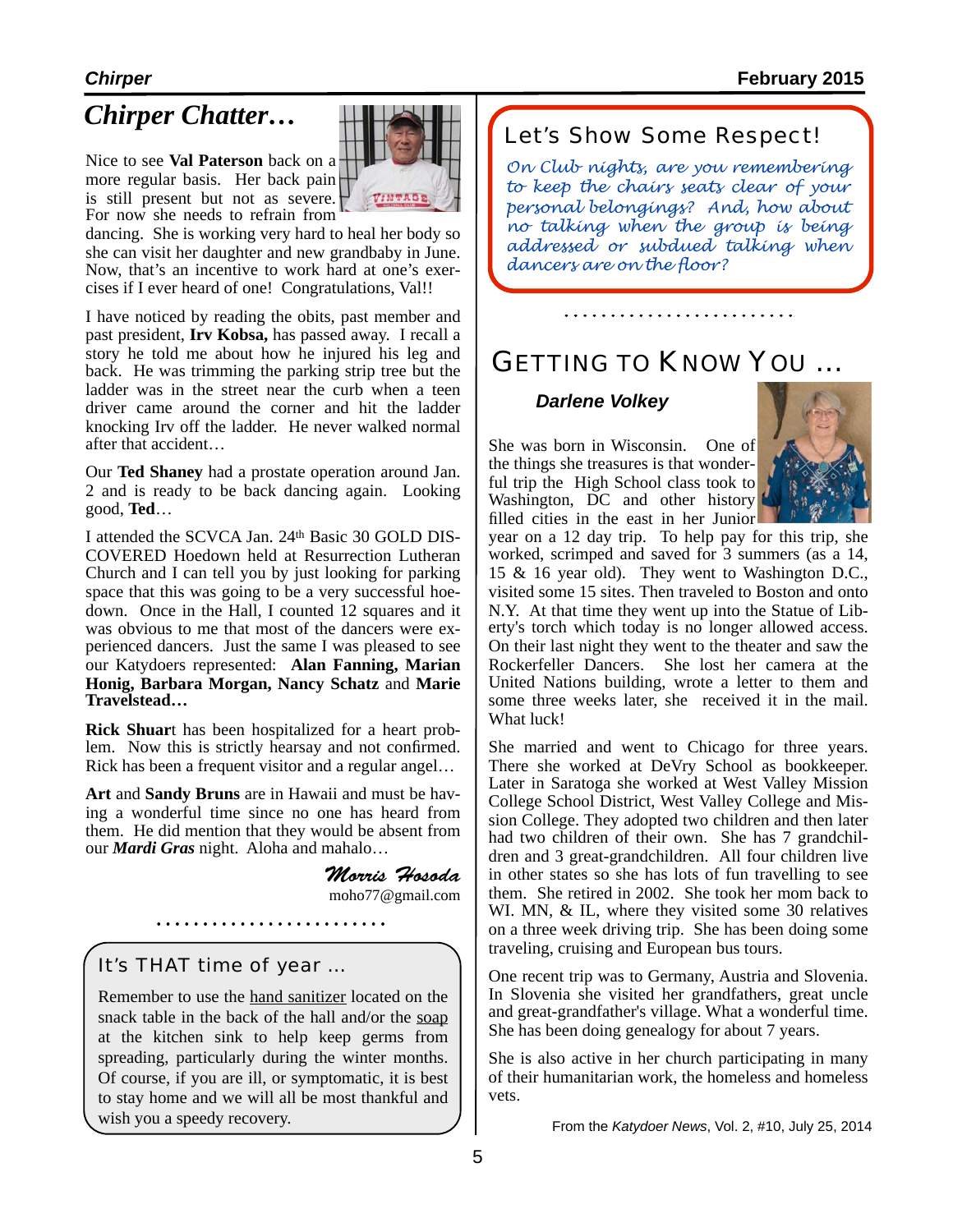

Large number of Raffle Prizes and Baskets. Large Food buffet. We are Dancing at the Sunnyvale Presbyterian Church 728 W. Fremont Ave. Sunnyvale, CA For more Info see our Web Site Http://katydids.info

**February 14, 2015 Pre-rounds 7:30 Squares 8:00 to 10:30** 



Purchase ribbons ahead of time for the discounted price of \$12.00

Price at door will be \$15.00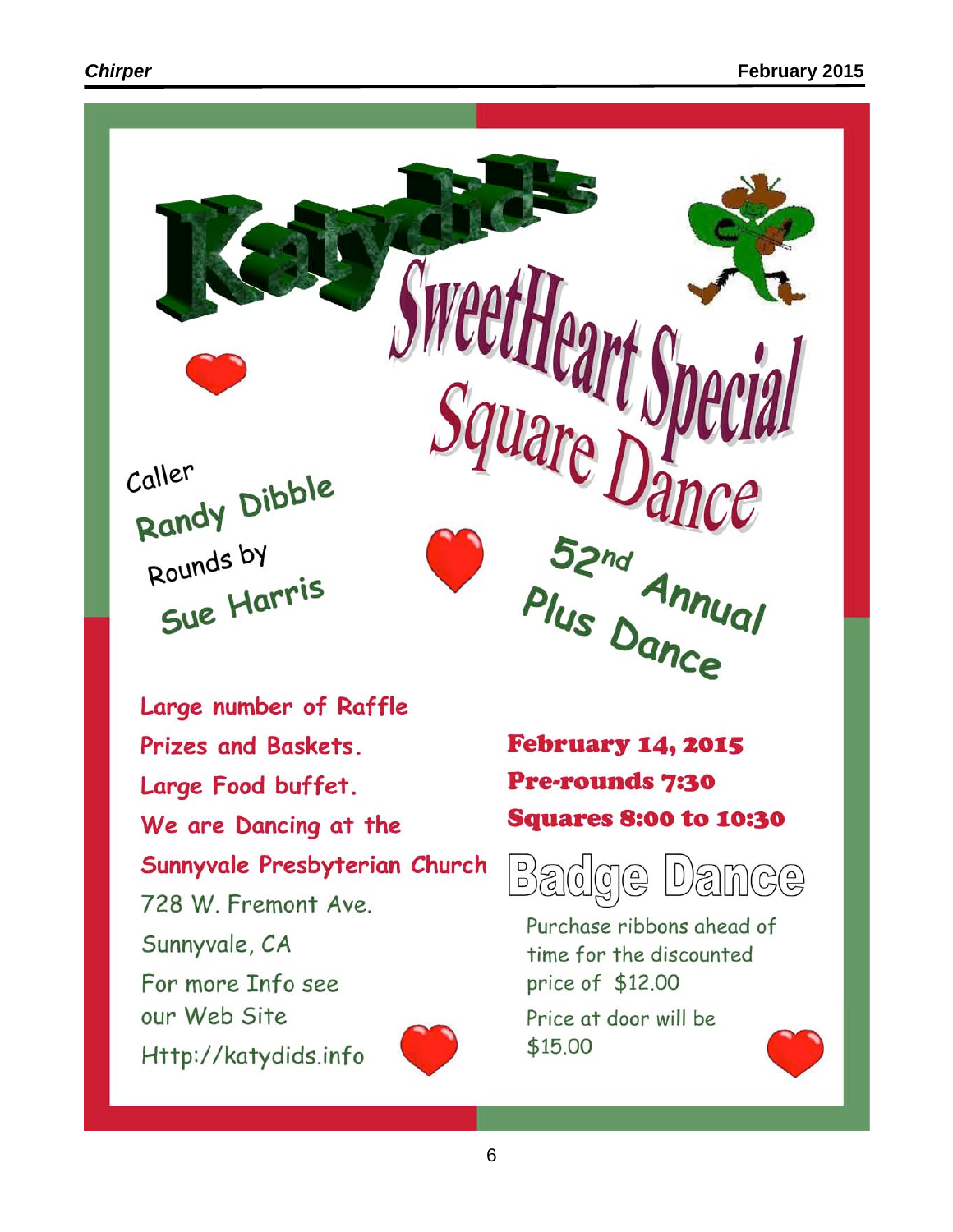# KATYDIDS AND FRIENDS PHOTOS

January 9, 2015 THEME: CALIFORNIA DREAMIN'















Photos courtesy of Marie Travelstead and Stephanie Stevens Photos courtesy of Marie Travelstead and Stephanie Stevens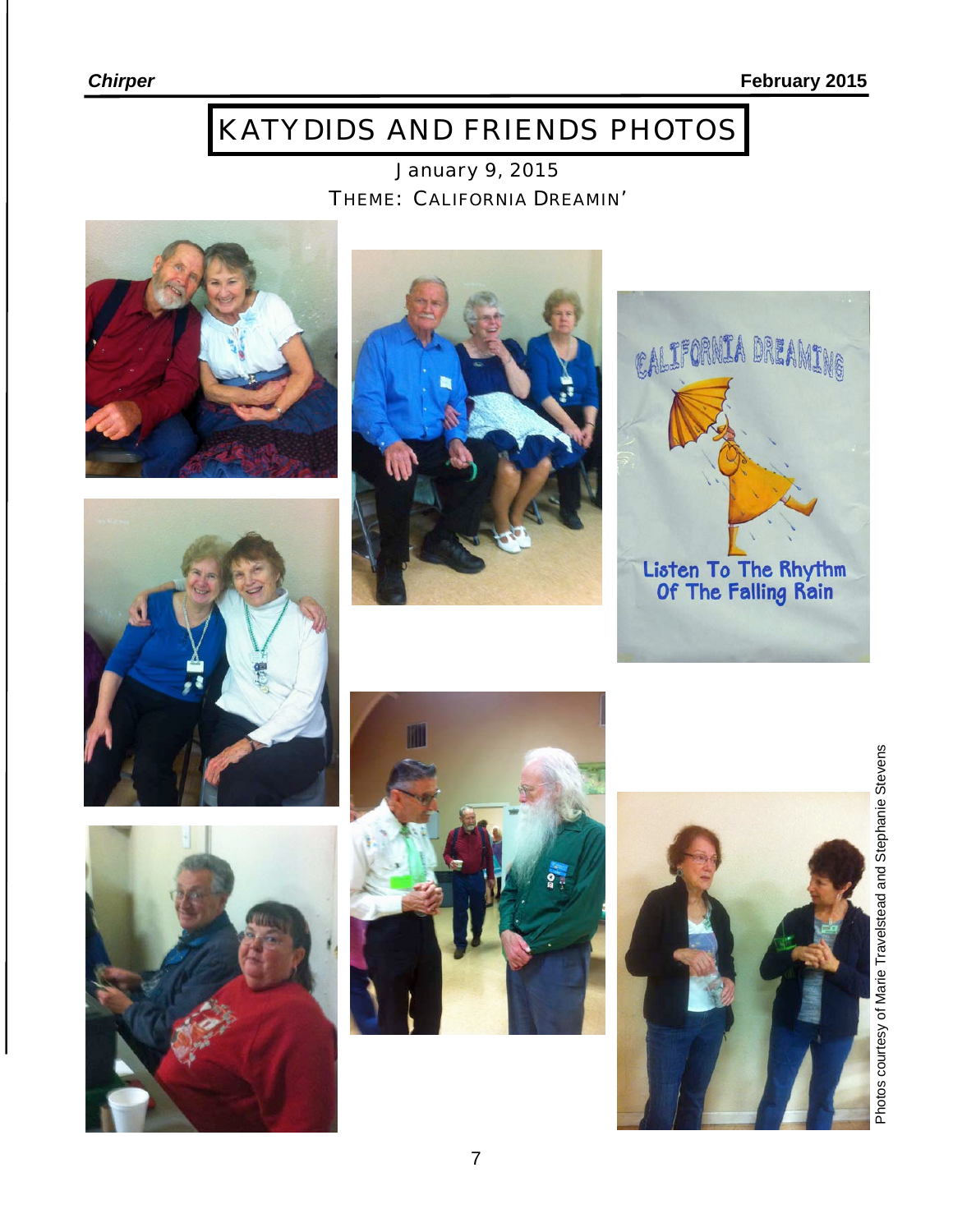### **Chirper** February 2015

January 30, 2015 THEME: MARDI GRAS

















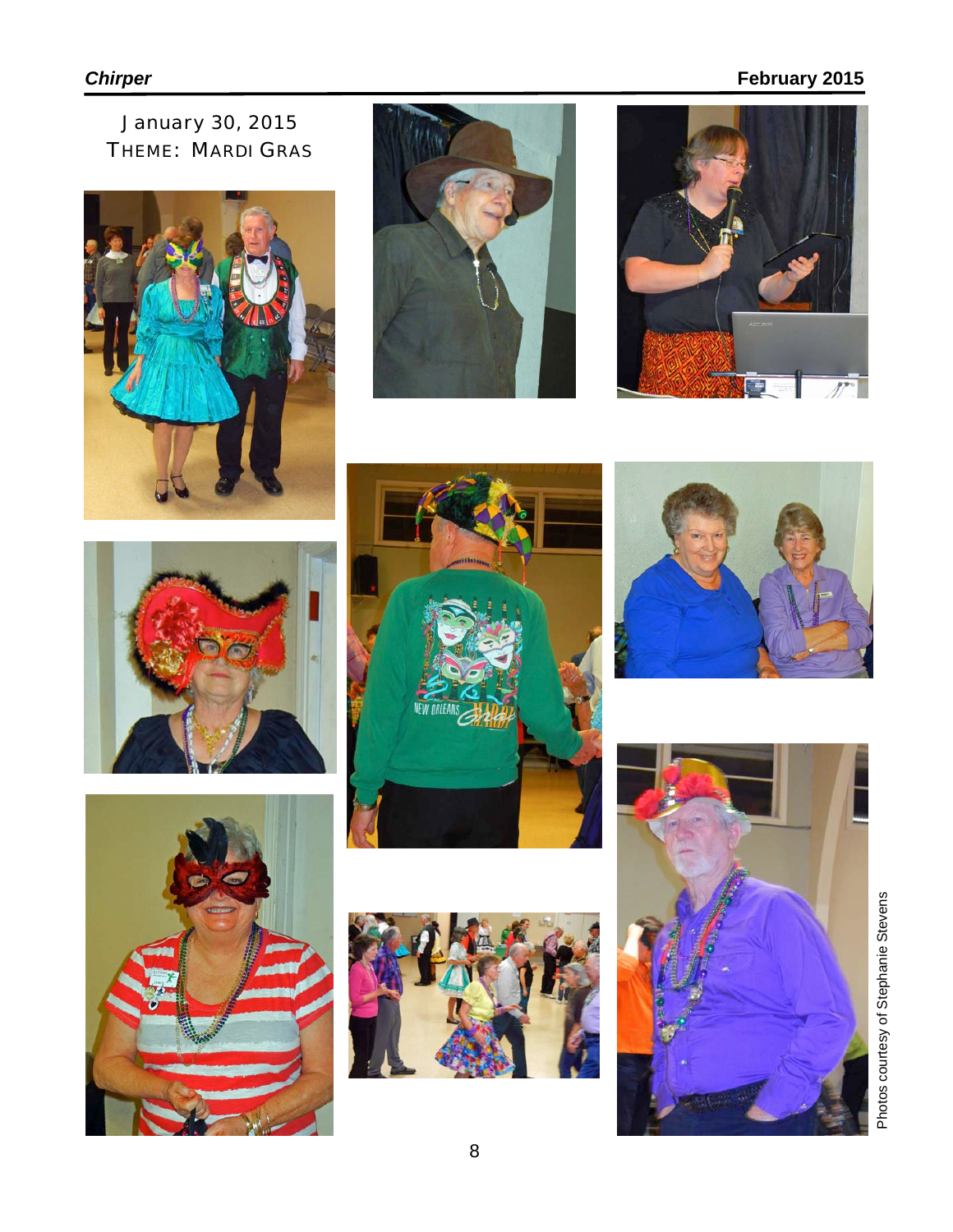